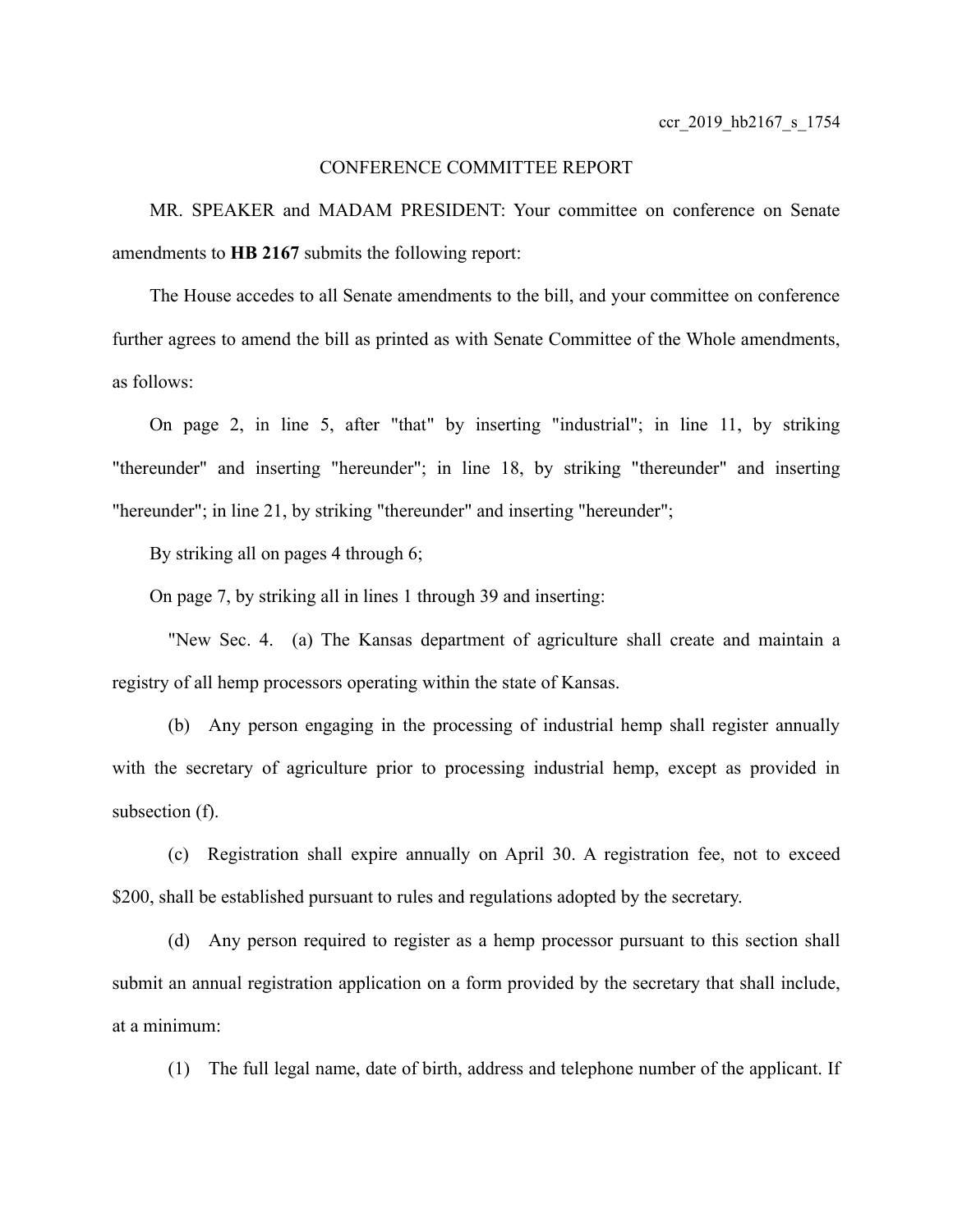the applicant is not an individual, the same information shall also be provided for all owners and the individual responsible for all industrial hemp processing and related activities performed by the applicant;

(2) the physical location of any premises that will serve as a part of the applicant's industrial hemp processing operations;

(3) a brief description of the industrial hemp processing methods, activities and products planned for production; and

(4) certification that such applicant has fully complied with the fingerprinting and criminal history record check requirements contained in this section, if applicable. Any such applicant who provides a false statement of compliance with such requirements shall be guilty of a class C nonperson misdemeanor.

(e) The Kansas department of agriculture shall provide an updated list of all hemp processors to the Kansas bureau of investigation and to the county sheriff in each county where a hemp processor is located as often as is reasonably required or requested.

(f) No hemp processor who is licensed under K.S.A. 2018 Supp. 2-3902, and amendments thereto, shall be required to register pursuant to this section, but the secretary shall include such hemp processors in the list of registered hemp processors maintained by the Kansas department of agriculture pursuant to this section.

(g) Fees collected pursuant to this section shall be remitted to the state treasurer in accordance with the provisions of K.S.A. 75-4215, and amendments thereto. Upon receipt of each such remittance, the state treasurer shall deposit the entire amount in the state treasury to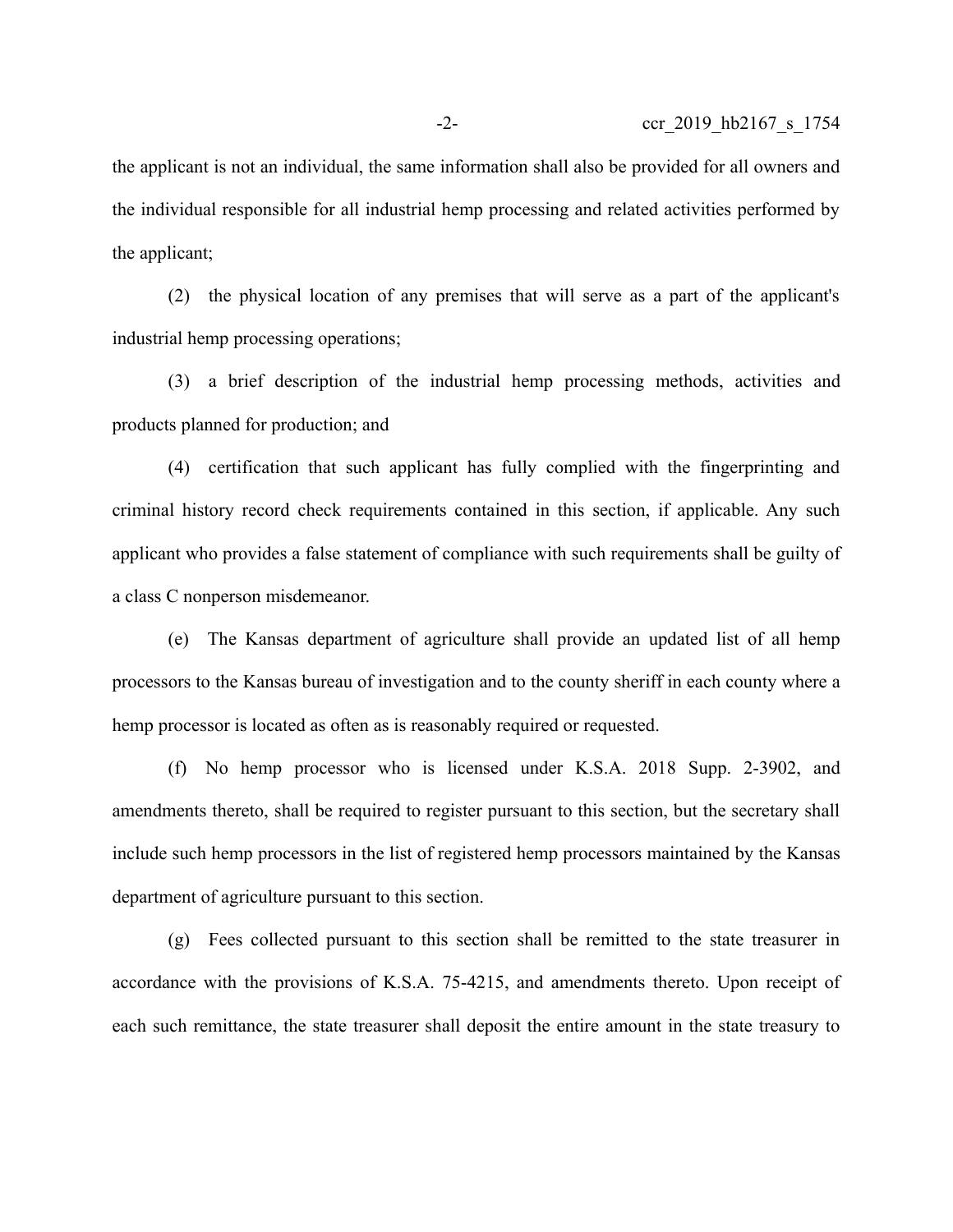the credit of the commercial industrial hemp act licensing fee fund.

(h) Except as provided in subsection (f), it shall be unlawful for any person to operate as a hemp processor without valid registration.

(i) (1) Upon a first conviction for a violation of subsection (h), a person shall be guilty of a class A nonperson misdemeanor.

(2) On a second or subsequent conviction for a violation of subsection (h), a person shall be guilty of a severity level 9, nonperson felony.

(j) (1) A registered hemp processor, or an applicant to become a registered hemp processor, shall request the Kansas bureau of investigation to conduct a state and national criminal history record check on any individual employed or seeking employment under such registered hemp processor or applicant who would be engaged in extraction of cannabinoids, including through the disposal of cannabinoids from industrial hemp, pursuant to section 6, and amendments thereto. The request for a state and national criminal history record check shall include the following:

(A) The individual's fingerprints; and

(B) a copy of a completed and signed statement furnished by the hemp processor that includes:

(i) A waiver permitting the hemp processor to request and receive a criminal history record check for the purpose of determining the individual's qualification and fitness to process industrial hemp;

(ii) the name, address and date of birth of the individual as it appears on a valid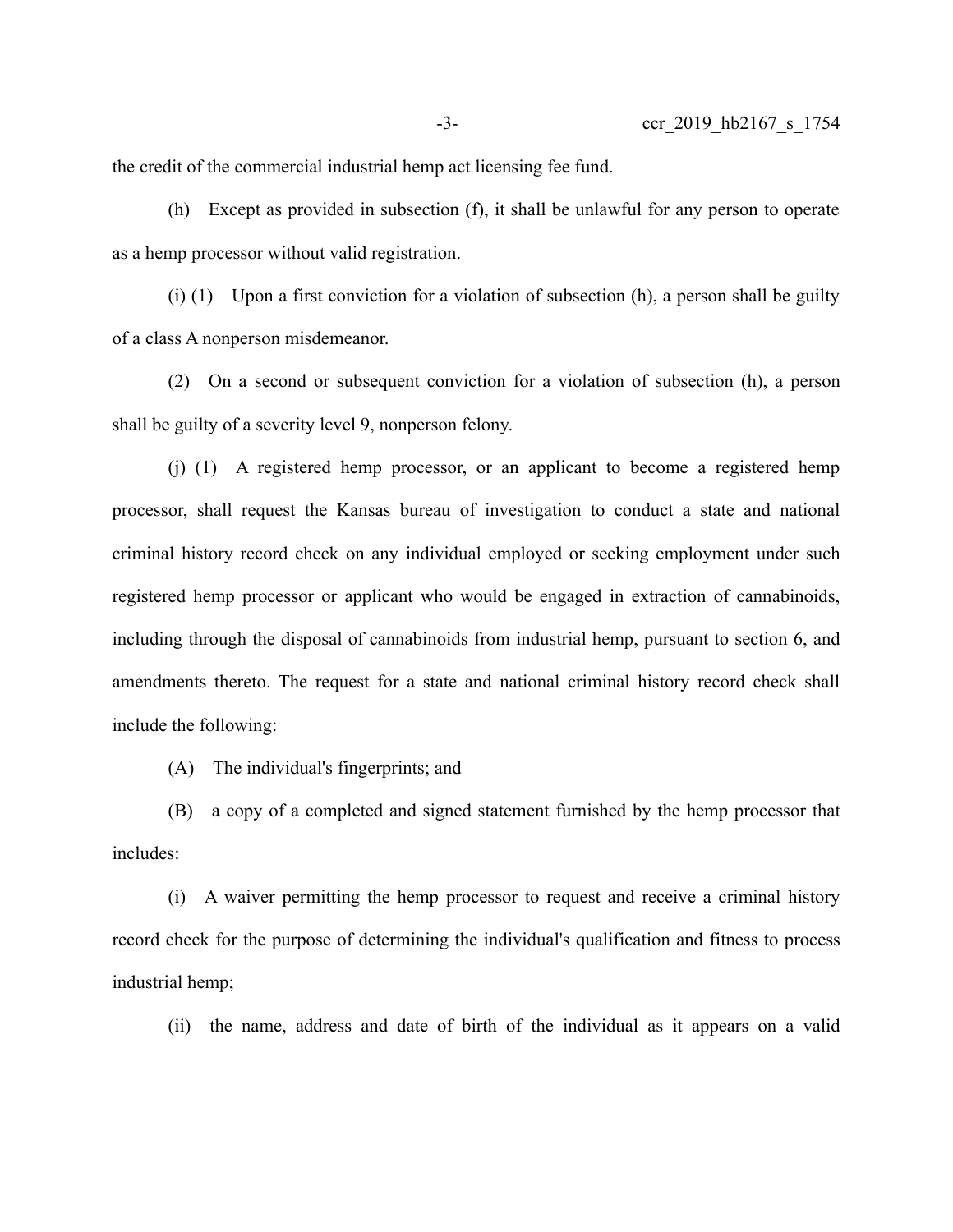identification document;

(iii) a disclosure of whether or not the individual has ever been convicted of or is the subject of pending charges for a criminal offense and, if convicted, a description of the crime and the result of the conviction; and

(iv) a notice to the individual that they are entitled to obtain a copy of the criminal history record check to challenge the accuracy and completeness of any information contained in any such report before any final determination is made by the hemp processor.

(2) A registered hemp processor, or an applicant to become a registered hemp processor, shall require such individual to be fingerprinted and to submit the fingerprints to the Kansas bureau of investigation and the federal bureau of investigation for a state and national criminal history record check. Such hemp processor or applicant shall use the fingerprints to identify the individual and to determine whether the individual has a record of criminal history in this state or other jurisdictions or countries. The hemp processor may use the information obtained from the fingerprints and such state and national criminal history record checks in the official determination of the qualifications and fitness of the individual to process industrial hemp. Disclosure or use of any information received by the hemp processor for any purpose other than the purposes provided for in the commercial industrial hemp act shall be a class A nonperson misdemeanor.

(3) Local and state law enforcement officers and agencies shall assist the hemp processor in taking and processing such individual's fingerprints as authorized by this section.

(4) The Kansas bureau of investigation shall release all records of the individual's adult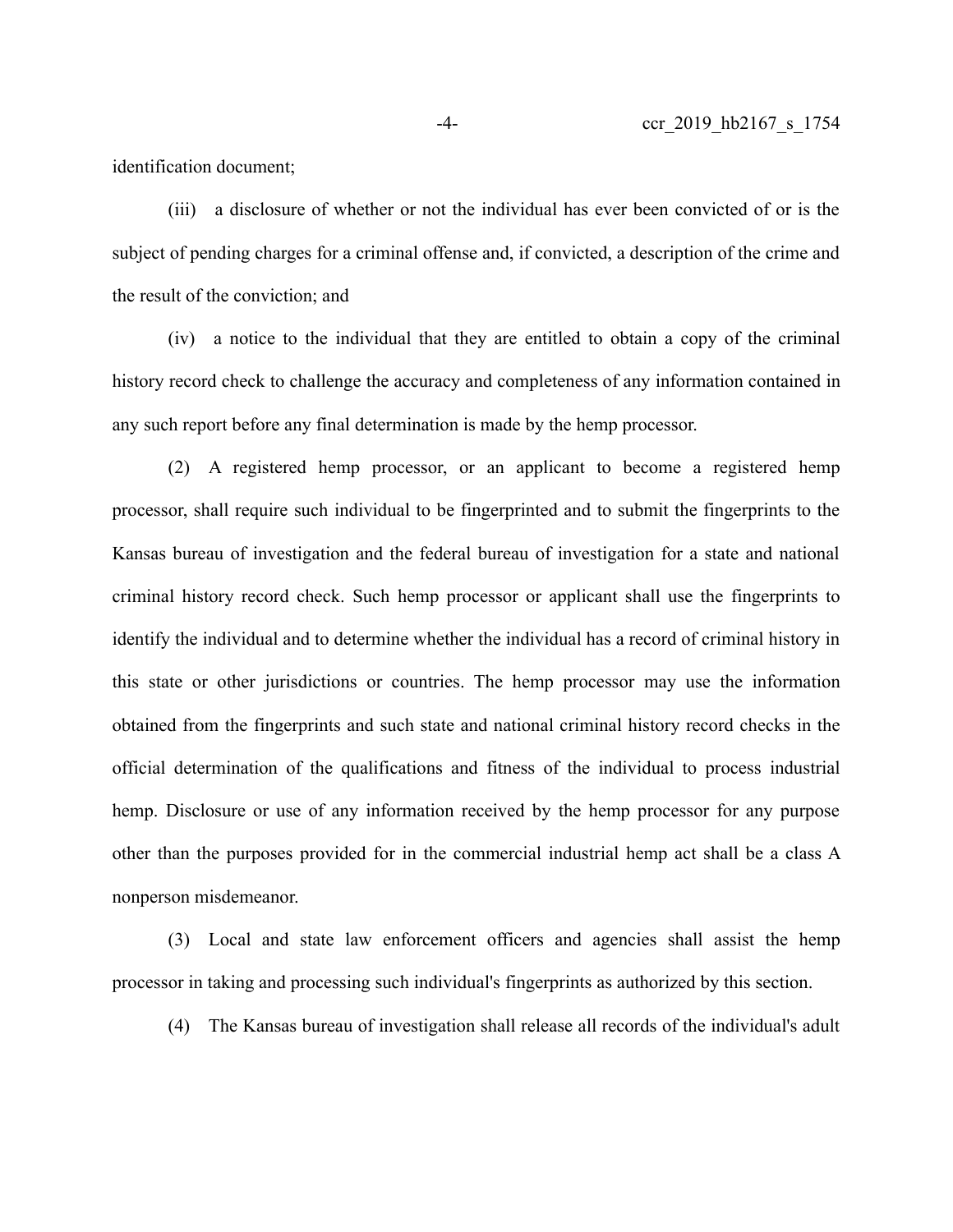convictions and adult convictions from another state, jurisdiction or country, to the hemp processor to make a final determination of the qualification of such individual to process industrial hemp.

(5) An individual who has been convicted of a felony violation of article 57 of chapter 21 of the Kansas Statutes Annotated, and amendments thereto, or a substantially similar offense in another jurisdiction, within the immediately preceding 10 years, shall be disqualified from processing industrial hemp under this section.

(6) A hemp processor shall be solely responsible for making any determination that an individual's criminal history record shows that such individual has been convicted of a crime that bears upon the fitness of such individual to extract cannabinoids from industrial hemp. This section does not require the Kansas bureau of investigation to make such a determination on behalf of any hemp processor.

(7) The Kansas bureau of investigation may charge a reasonable fee for conducting a criminal history record check.

(8) A registered hemp processor, or an applicant to become a registered hemp processor, shall pay the costs of fingerprinting and the state and national criminal history record checks for individuals seeking employment under such hemp processor or applicant.

(k) The secretary shall promulgate rules and regulations to carry out the provisions of this section.

(l) This section shall be a part of and supplemental to the commercial industrial hemp act, K.S.A. 2018 Supp. 2-3901 et seq., and amendments thereto.";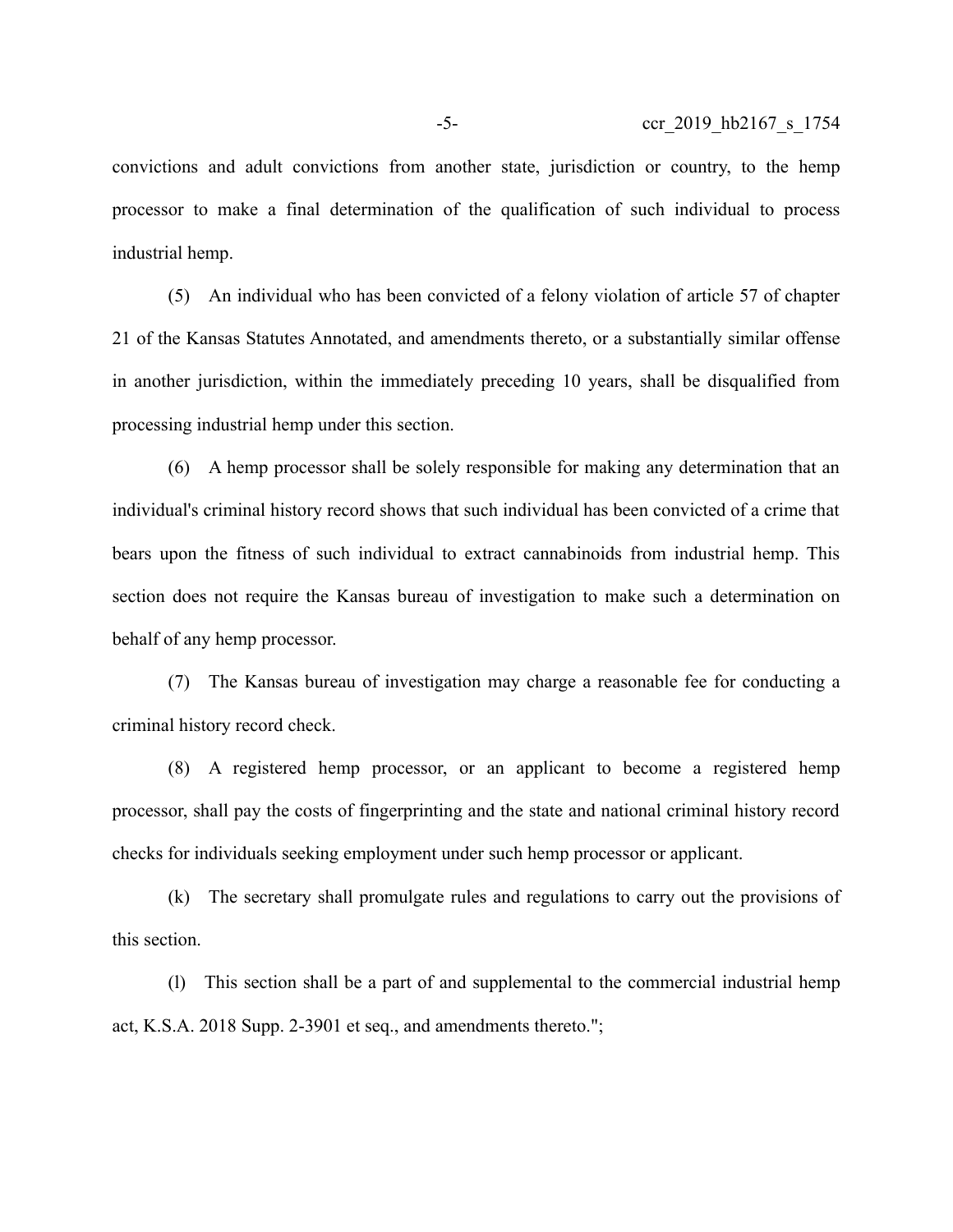On page 8, in line 6, after "any" by inserting "other"; in line 7, by striking all after "hemp"; by striking all in lines 8 and 9; in line 10, by striking all before the period and inserting "that is prohibited pursuant to the Kansas food, drug and cosmetic act, K.S.A. 65-636 et seq., and amendments thereto, and the commercial feeding stuffs act, K.S.A. 2-1001 et seq., and amendments thereto. This subparagraph shall not otherwise prohibit the use of any such ingredient, including cannabidiol oil, in such hemp products"; in line 22, by striking "operating"; in line 23, by striking all before the comma and inserting "registered as a hemp processor pursuant to section 4, and amendments thereto"; in line 29, after the semicolon, by striking "and" and inserting "or"; in line 32, by striking all after "misdemeanor"; by striking all in line 33; in line 34, by striking all before the period; in line 35, after "second" by inserting "or subsequent"; in line 36, by striking all after "felony"; by striking all in lines 37 through 43;

On page 9, in line 1, by striking all before the period; in line 6, by striking "authorized" and inserting "not prohibited"; in line 23, by striking "act" and inserting "section"; in line 27, after "(b)" by inserting "Any violation of this section shall be considered an unlawful act for the purposes of K.S.A. 65-3409, and amendments thereto.

 $(c)$  ";

On page 10, in line 2, after "THC" by inserting ":

 $(A)$  ";

Also on page 10, in line 3, after the period by inserting "; or

(B) on a percentage by weight basis in hemp products, waste or substances resulting from the production or processing of industrial hemp.";